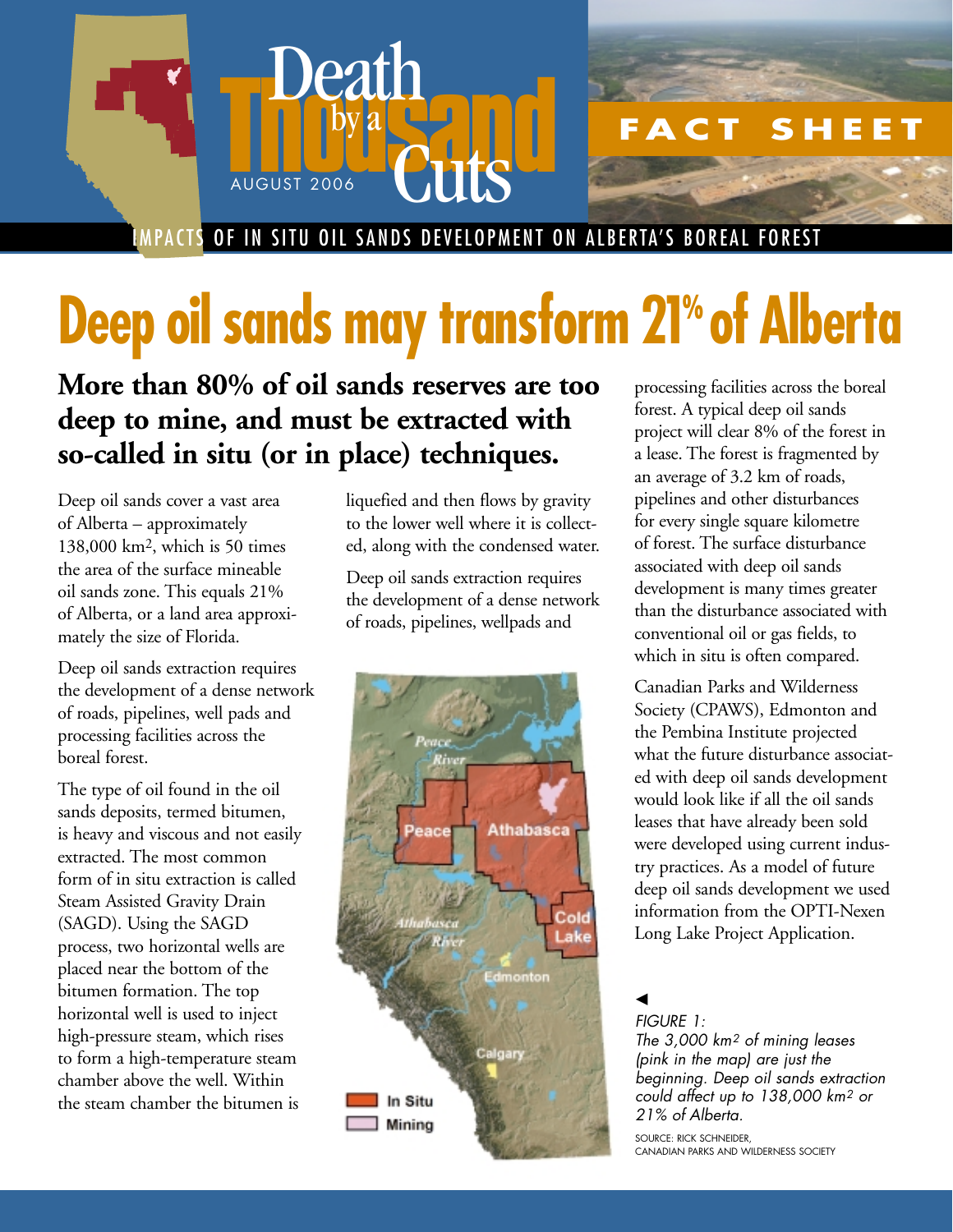## **It's a matter of scale:**

- Total area leased for oil sands mining: **3,000 km2** (an area 3.6 times the size of the City of New York)
- Area of mines developed so far, that can already be seen from space: **300 km2**
- Area of toxic tailings ponds in mining areas: **50 km2**
- Total area available for deep oil sands extraction: **138,000 km2** (an area the size of Florida)
- Area of deep oil sands leased so far: **35,680 km2** (an area the size of Vancouver Island)
- Amount of this land that will be cleared for deep oil sands extraction: 8.3% or **2,960 km2**
- Length of roads, pipelines and power lines: **9,472 km** for already leased deep oil sands areas
- Amount of boreal forest cleared if all deep oil sands are developed: **11,454 km2**
- Length of roads, pipelines and power lines if all deep oil sands leases are sold: **441,600 km**, or 11 times the circumference of the Earth
- Amount of Alberta developed for oil sands if all oil sands deposits are leased: **21%**



## **Deep oil sands development...**



## **In situ impacts**

**As of July 2005, the total area leased for deep oil sands or in situ development in Alberta was 3,568,000 ha (35,680 km2), setting the wheels in motion for an industrial sacrifice zone the size of Vancouver Island.** 

Total clearing projected with the development of deep oil sands leases is expected to exceed the anticipated 300,000 hectares (3,000 km2) of disturbance created by oil sands mining.

Woodland caribou populations have declined by 50% in some ranges in northeastern Alberta as a result of cumulative developments (including deep oil sands developments) within their range. Numerous scientific studies predict that caribou will be wiped out in northeastern Alberta under proposed deep oil sands development plans.

Research in Alberta shows that many furbearing mammals and some forest birds decline as a result of industrial developments in the boreal forest. Regional-level declines in marten, fisher, lynx, black-throated green warblers, sapsuckers and brown creepers are predicted under these development plans.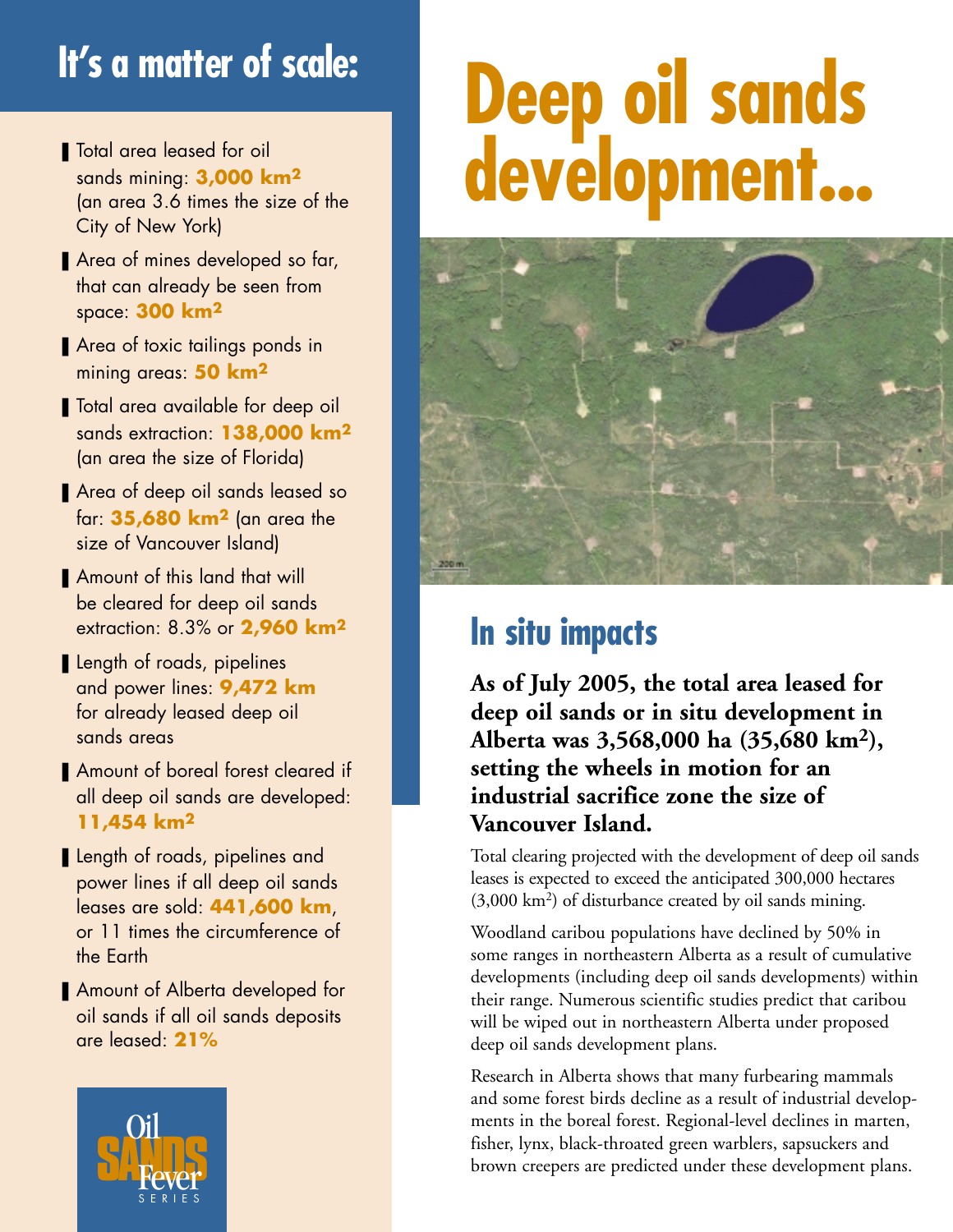# **could affect 50 times as much of boreal forest as oil sands mining**





#### ▲

*FIGURE 3 (photo on page 2): Forest clearing for access routes and core holes in a deep oil sands development.*

SOURCE: GOOGLE EARTH © 2005 GOOGLE, IMAGE © 2006 DIGITAL GLOBE





#### ▲

#### *FIGURE 4:*

*Projected SAGD disturbance footprint at medium scale (approximately 20% of the in situ region is shown). The location of the Long Lake Project is shown in red for reference.*

#### ▲

*FIGURE 5: Typical SAGD footprint based on project description in the OPTI-Nexen Long Lake Environmental Impact Assessment (EIA).*